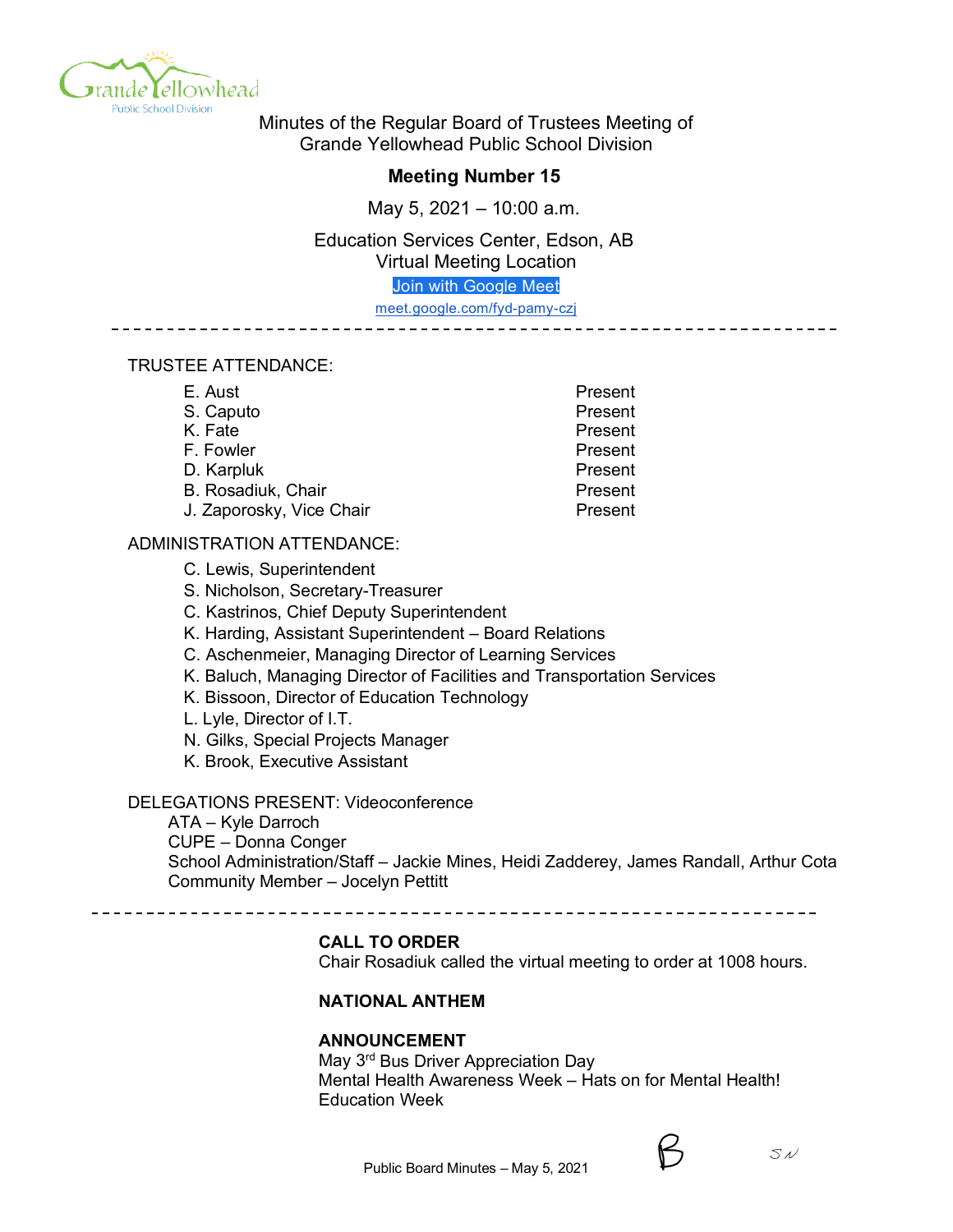|          | <b>CHANGES TO THE AGENDA</b><br>None.                                                                                                                                                                                                         |
|----------|-----------------------------------------------------------------------------------------------------------------------------------------------------------------------------------------------------------------------------------------------|
| 2021-069 | <b>APPROVAL OF THE AGENDA</b><br>Trustee Fate moved that the Board approve the agenda.<br><b>Carried</b>                                                                                                                                      |
| 2021-070 | <b>APPROVAL OF THE MINUTES</b><br>Trustee Fowler moved the Board approve the minutes of the Public<br>Board Meeting of April 21, 2021.<br>Carried                                                                                             |
|          | <b>BUSINESS ARISING FROM THE MINUTES</b><br>None.                                                                                                                                                                                             |
|          | <b>DELEGATION / PRESENTATION</b><br>None.                                                                                                                                                                                                     |
|          | <b>BOARD CHAIR REPORT</b><br><b>Chair Rosadiuk Shared:</b><br>St. Albert Public School's Letter<br>$\bullet$<br>• ASBA Call for Interest in Ad Hoc Committee<br>• Email from Minister of Education – Vaccines<br>• ASBA Parent Public Session |
|          | <b>SUPERINTENDENT'S REPORT</b><br>Superintendent Lewis reported on all the activities she has been<br>leading since the last Public Board Meeting on April 21, 2021.                                                                          |
|          | <b>PUBLIC QUESTION PERIOD</b><br>None.                                                                                                                                                                                                        |
|          | <b>ACTION ITEMS</b>                                                                                                                                                                                                                           |
| 2021-071 | 2021/22 Budget Allocation Model<br>Trustee Karpluk moved that the Board of Trustees approve the<br>budget allocation model for the development of the 2021/22 school<br>year budget.                                                          |
|          | <b>Carried</b>                                                                                                                                                                                                                                |
| 2021-072 | <b>Grande Cache Learning Connection Lease</b><br>Trustee Fate moved that the Board of Trustees approve a motion to<br>secure a lease at 1601 Acorn Mall, Unit 1619, for the TLC in Grande<br>Cache.                                           |
|          | <b>Carried</b>                                                                                                                                                                                                                                |
| 2021-073 | <b>Grand Trunk Modernization Frequently Asked Questions (FAQ)</b><br><b>Document</b><br>Trustee Karpluk moved that the Board of Trustees approve a motion<br>to direct the administration to provide an ongoing FAQ in response to            |

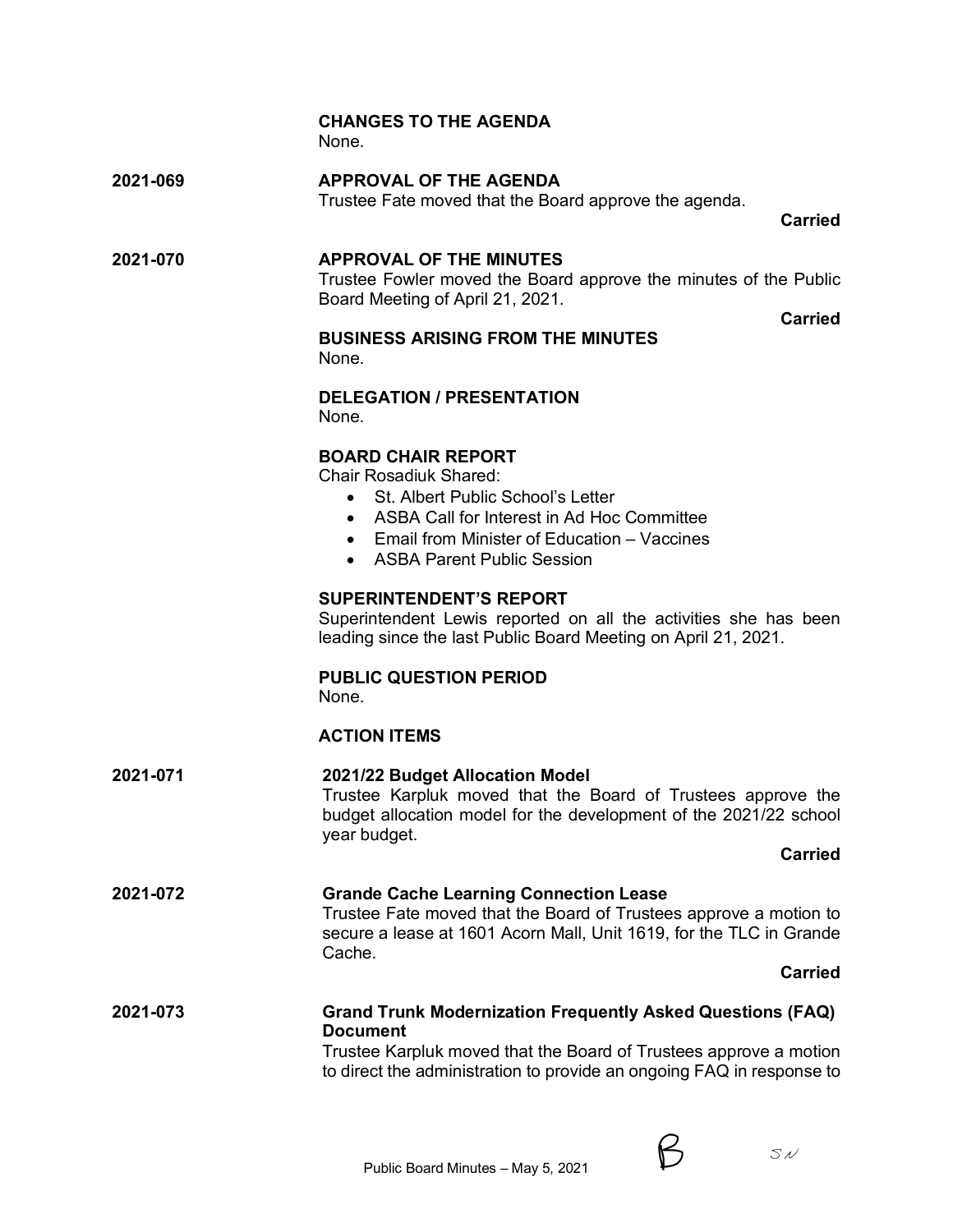the modernization process at Grand Trunk High School located in Evansburg.

# **2021-074 Friendly Amendment to Motion 2021-073**

Trustee Zaporosky requested a friendly amendment as follows:

That the Board of Trustees approve a motion to direct the administration to provide an ongoing FAQ in response to the modernization process at Grand Trunk High School located in Evansburg, as approved by Alberta Infrastructure.

**Carried**

#### **ADMINISTRATION REPORTS**

#### **Division Working Groups**

C. Aschenmeier gave the Board information regarding the Division's working and advisory groups.

## **TRUSTEE REPORTS**

**Board Policy Committee** No Report.

**Recognition of Employees Committee** No Report.

**Board Planning Seminar Committee** No Report.

**Board Negotiations Committee**

There was a meeting last week.

#### **Board Representatives**

- **PSBAA – Work Plan Update**
	- o No Report
- **ASBA Zone 2/3**
	- o May 11 Zone 2/3 Coffee Conversation
	- o May 21 Zone 2/3 Meeting
	- o June 2 Edwin Parr Celebration
	- o June 18 Zone 2/3 Meeting
	- o Sept. 17 Community Engagement Award
	- o Sept. 17 Honorary Life Membership Award
	- o Sept. 17 Long Service Awards
	- o Sept. 17 School board Innovation and Excellence Award

# **FUTURE BUSINESS**

## **Meeting Dates**

Board – *Open to Public:*

May 26, 2021 Public Board Meeting (10:00 a.m.)